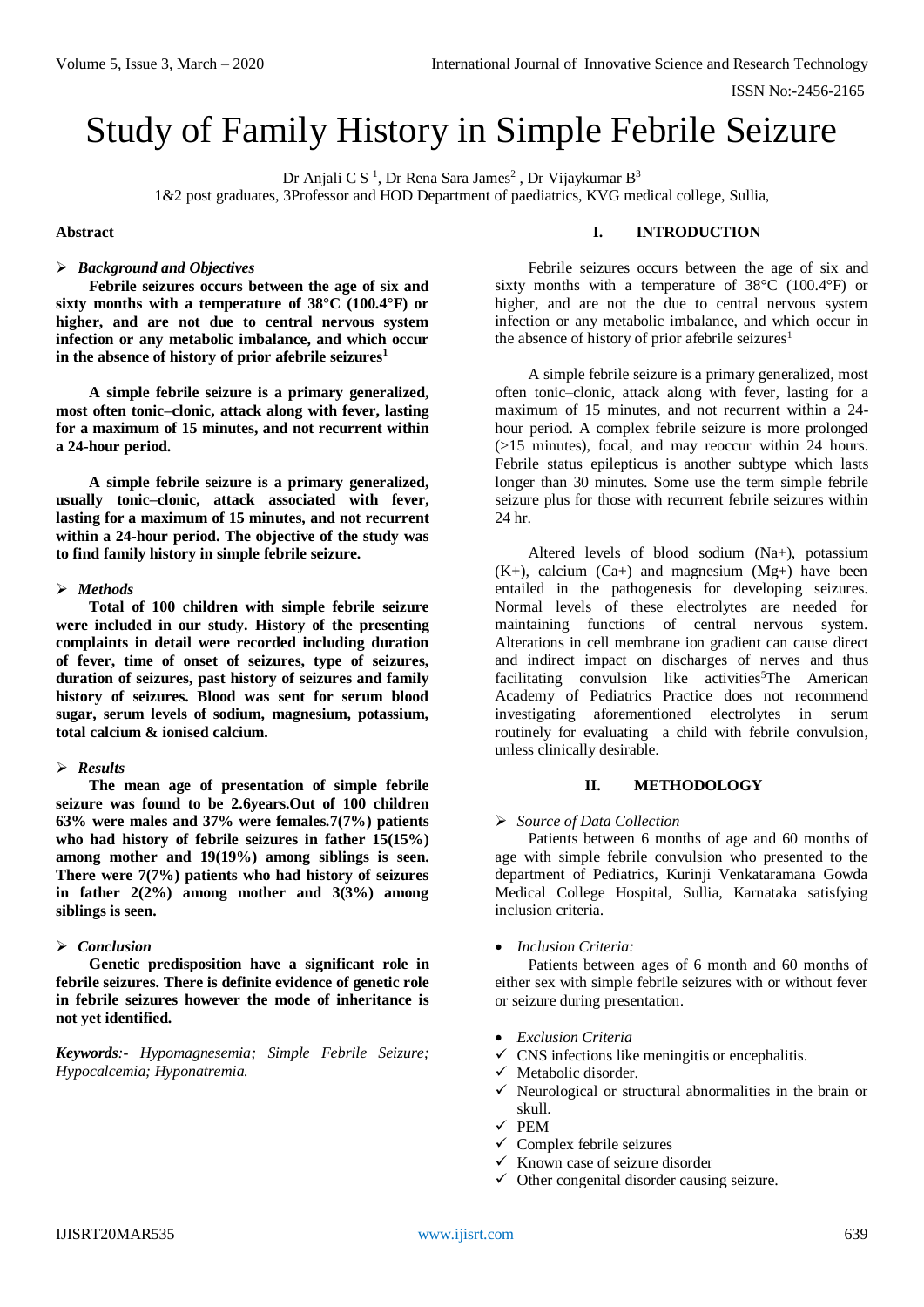## *Study Period:*  November 2017 to April 2019

## *Methods*

A prospective observational clinical study on patients belonging to the age group between 6 months and 60 months with simple febrile convulsions, first or recurrent episode, admitted in the department of paediatrics, K.V.G Medical College and Hospital and willing to participate in this study was taken. The data collection was from December 2017 to June 2019, during which patients presenting with febrile seizures was included irrespective of gender, social status, cast, creed, and religion.

Ethical committee clearance was obtained. Before including the children in the study, a history of the presenting complaints in detail were obtained, which included duration of fever, time of onset of seizures, type of seizures, duration of seizures, past history of seizures and family history of seizures. Additionally, history indicative of any triggering factors for the febrile seizure like cough, cold, nasal discharge, ear discharge, burning micturition or crying during micturition were also recorded.

Vital signs such as heart rate; respiratory rate and blood pressure were also recorded. The axillary temperature in children were recorded with the digital thermometer kept in the axilla for a minute. Anthropometric measurements such as weight, height, mid-arm circumference and head

circumference were recorded in accordance with standard recommendations. These were followed by general examination and systemic examination. Children who had any features of chronic congenital or acquired illnesses were not included. Children with features indicative of intracranial infection like altered sensorium, meningeal signs, bulging anterior fontanel etc were also excluded.

#### *Statistical Method*

Patients information and biochemical investigations was entered in Microsoft Office Excel 2007 and IBM SPSS Statistics 20 was used for analysis. Frequencies, Percentages, Mean & Standard deviation were used to analyse the data.

## **III. OBSERVATION AND RESULTS**

This study was conducted at KVG Medical College Sullia to find the incidence of hypomagnesemia in simple febrile seizure. The data collected were analysed by a biostatistician with SPSS software. A total of 100 children in the age group of 6months and 5years were included in my study

#### *Sex Wise Distribution of Patients:*

In this study the sex distribution of patients showed that the majority were males and the males: females ratio was found to be 1.7.Out of 16 patients with hypomagnesemia 8 were males and 8 were females



Fig 1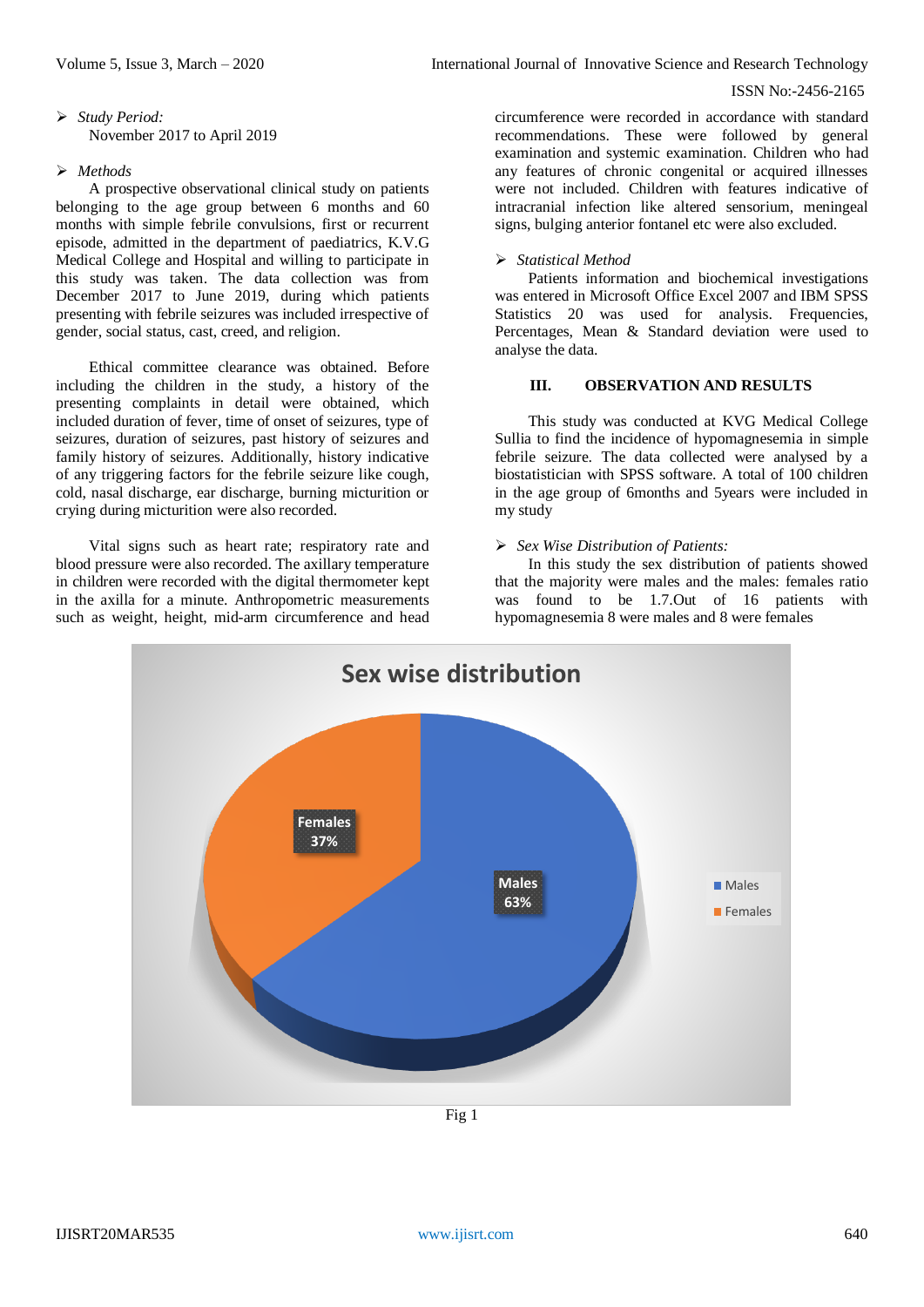## *Age Wise Distribution of Patients:*

In our study most of the patients belonged to the age group of 2 years one month to 3 years of age. The mean age of the study participants was found to be 2.6year with standard deviation of 1.1 years



*Distribution of Patients Based on History of Febrile Seizure in Family:*

In our study we had very less patients with history of febrile seizures in family. There were 7(7%) patients with history of febrile seizures in father 15(15%) among mother and 19(19%) among siblings is seen.



IJISRT20MAR535 [www.ijisrt.com](http://www.ijisrt.com/) 641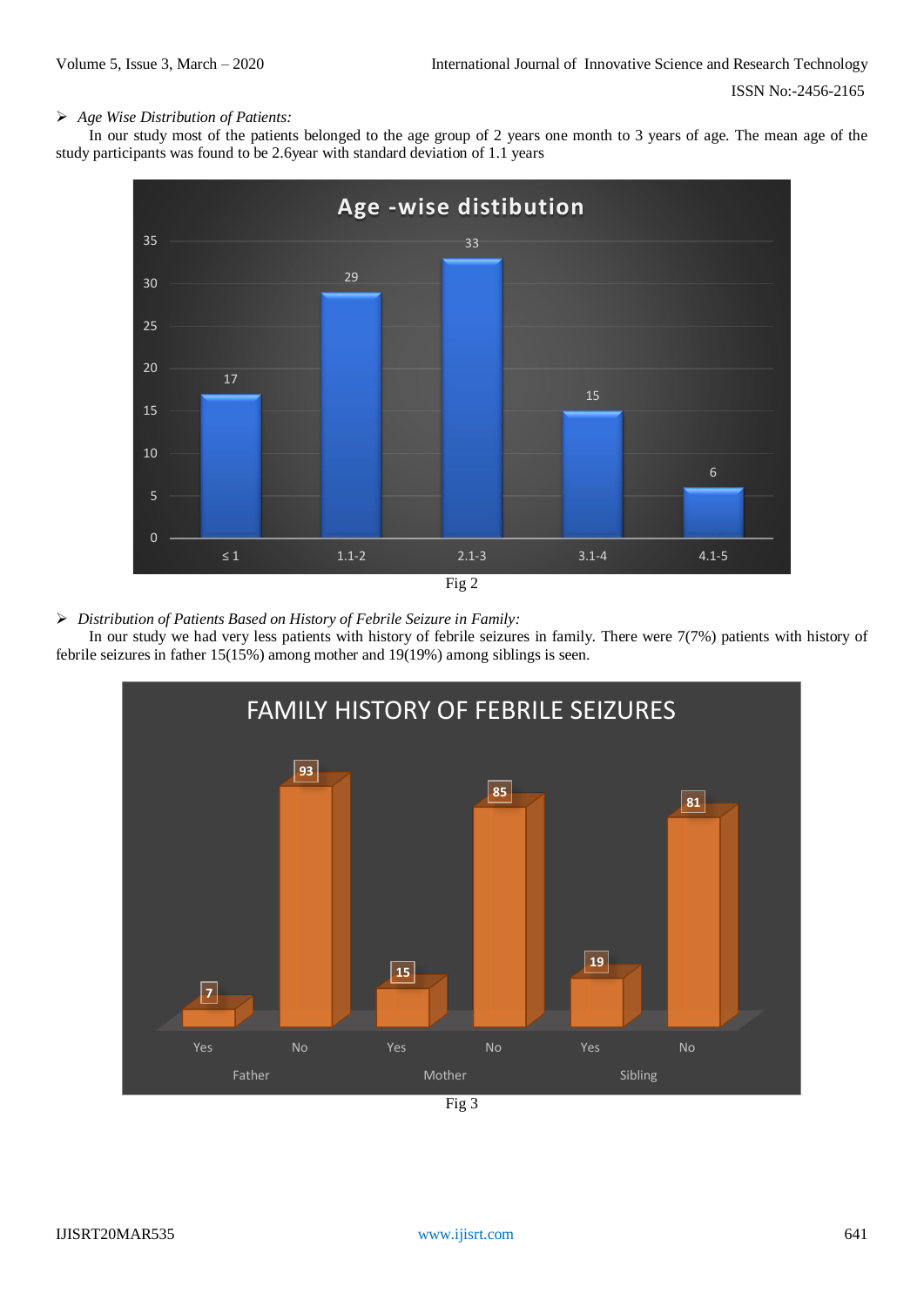## *Distribution of Patients Based on Family History of Epilepsy:*

In our study we had very less patients who had history of seizures in family. There were 7(7%) patients who had history of seizures in father 2(2%) among mother and 3(3%) among siblings is seen.



## **IV. DISCUSSION**

Febrile convulsion is an illness which can be an emotional trauma to most parents causing parental anxiety. Many studies had been done to identify the predisposing risk factors and associated metabolic conditions like hyponatremia, hypomagnesemia, decreased zinc level and anemia.

#### *Age*

In our study most of the patients belonged to the age group of 2 years one month to 3 years of age. The mean age of the study participants was found to be 2.6year with standard deviation of 1.1 years.

- In Namakin K et al study, a mean age of 24 months were reported and few other studies reported mean age of onset between 20 and 27 months.
- Studies have shown that febrile seizures occur within first 3 years of age which is similar to our study where majority are less than 3 years of age.
- Usha Kiran CB et al had mean age in her study of 25 months (2 years 1 month) this is similar to our study.

#### *Sex*

Inthe study the sex distribution of patients showed that the majority were males and the males: female's ratio was found to be 1.7. And among 16 children with hypomagnesemia 8 were males and 8 were females.

- Sreenivasaiah Bharathi et alhad 47.36% males while in our study it was 63% and were majority unlike the above mentioned study.
- Studies have shown predominance among male pts which is similar in our study where majority are males.

 Usha Kiran CB et al had equal males and females while in our study we had majority males.

#### *Family history of febrile illness.*

In our study we had very less patients who had history of febrile illness in family. There were 7(7%) patients who had history of febrile seizures in father 15(15%) among mother and 19(19%) among siblings is seen.

- Studies which show genetic predisposition have shown increased risk of developing seizures when siblings have history which is about 10%, this is similar in our study but the percentage is higher in our study.
- Usha Kiran CB et al had 14% cases with family history of febrile seizures while in our study it was 41%.

#### *Family history of epilepsy*

In our study we had very less patients with history of seizures in family. There were  $7(7%)$  patients with history of seizures in father 2(2%) among mother and 3(3%) among siblings is seen.

#### **V. CONCLUSION**

Genetic predisposition have a significant role in febrile seizures. There is definite evidence of genetic role in febrile seizures however the exact mode of inheritance is not yet identified. <sup>30</sup>Polygenic inheritance probably occur in families. The clinical description of 'febrile seizure susceptibility trait' in certain families reveals autosomal dominant type of inheritance with decreased penetrance. Sodium and GABA channel gene mutations are also noted in these families. Febrile seizure genes have been mapped to chromosome 19p and 8q 13-21 in accordance with linkage studies.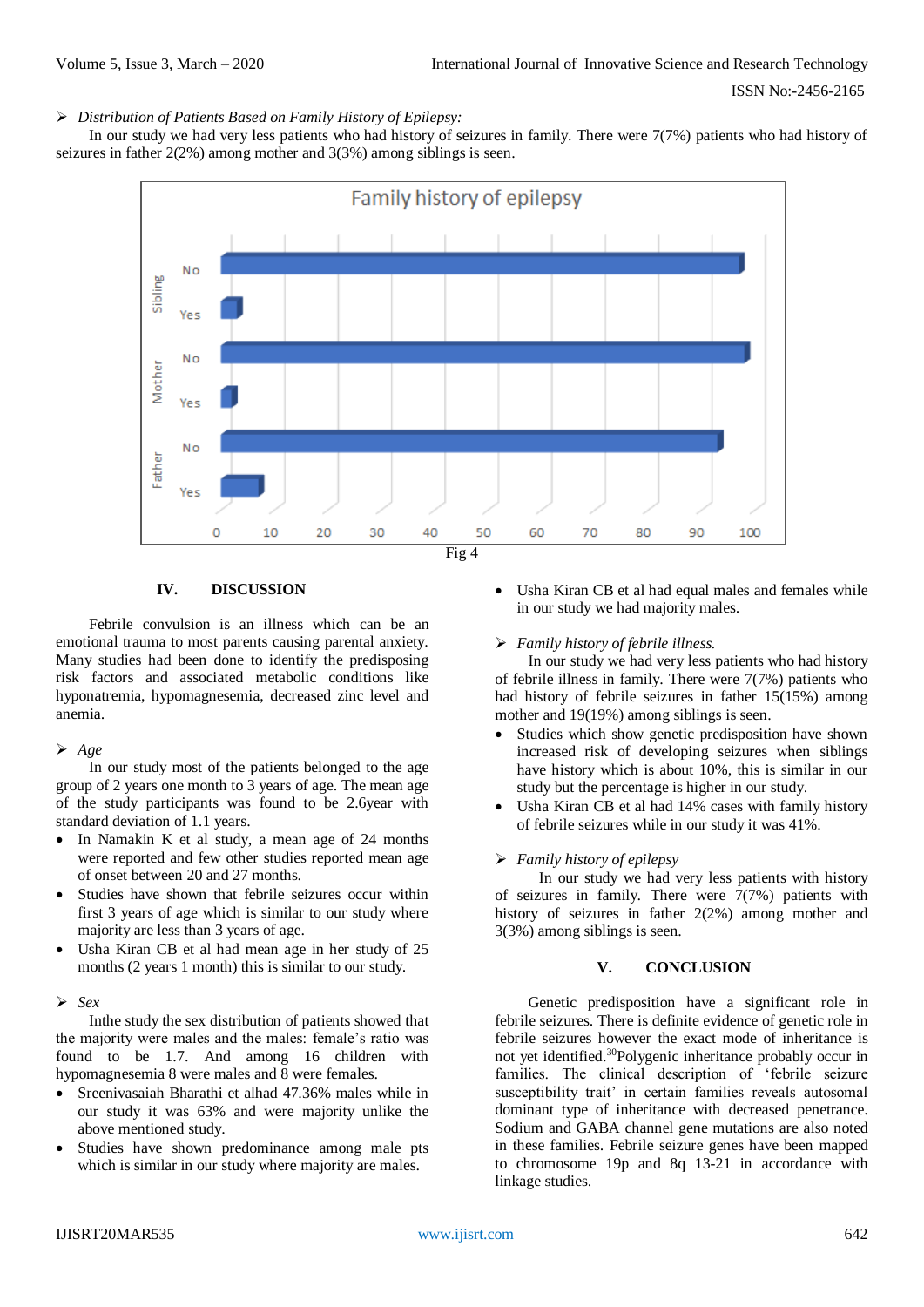Genes associated with febrile seizures include *SCN1A, SCN1B, SCN9A,* and*CPA6.* In terms of other etiologies, a dysregulation betweenthe proinflammatory IL-1β, IL-6, and IL-8 cytokines and antiinflammatory ILR-1A cytokines has been associated with **febrile status epilepticus.** A decreasedILR-1A/IL-8 ratio (suggestive of an overall proinflammatory state) is predictiveof hippocampal abnormalities on MRI done after febrile status epilepticus. TheILR-1A/IL-8 ratio may thus prove to be a potential biomarker for identifyingfebrile seizure patients who may be at higher risk for developing mesial temporal lobe epilepsy later in life.<sup>1</sup>

Febrile seizure is an ideal example of complex interplay between isgenetic susceptibility and environmental factors. Most probably, all children have mild increased susceptibility to seizures due to fever during a specific age window, this being increased significantly by an underlying genetic influence. History of febrile seizures can be present in any type of epilepsy. A few epilepsy syndromes mostly start with febrile seizures; such as generalized epilepsy with febrile seizures plus (GEFS+), severe myoclonic epilepsy of infancy (SMEI or Dravet syndrome), and, in many patients, temporal lobe epilepsy secondary to mesial temporal sclerosis. GEFS+ syndrome is a highly variable phenotype with autosomal dominant inheritance which occurs typically in early childhood, and remits in mid-childhood. This is characterized by multiple febrile seizures and several subsequent types of afebrile generalized seizures, including generalized tonic-clonic, absence, myoclonic, atonic, or myoclonic astatic seizures with variable degrees of severity. A focal febrile seizures plus epilepsy variant, in which the seizures are focal rather than generalized, has also been described.<sup>1</sup>

**Dravet syndrome** is the most in severity of the phenotypic spectrum of febrile seizure–associated epilepsies. It is a distinct entity, with onset in infancy. Initially characterized by febrile and afebrile unilateral clonic seizures that recur every one or two months. Seizures subsequently occur with lower fevers and then without fever.. This syndrome is usually caused by a denovo mutation, although rarely it is inherited in an autosomal dominant manner or may be inherited from a nonaffected carrier parent. Mutations in the *SCN1A*gene are the most common cause of Dravet syndrome (causing  $\sim$ 80% of all cases). The same gene is mutated in the GEFS+ spectrum; but, in Dravet syndrome there is loss of function due to mutation and so a more severe phenotype. There are several milder variants of Dravet syndrome that manifest some but not all of the above features and that are referred to as Dravet syndrome spectrum or SMEI-Borderland. Rarely the *GABRG2, SCN1B,* and*SCN2A* genes may cause Dravet syndrome; however, in 10–20% of the cases aspecific gene mutation is not identified.

## **REFERENCES**

- [1]. Kliegman R M, Stanton B F, St Geme.Seizures in childhood.Nelson textbook of Pediatrics.21th edition.Elsevier; 2020:Chapter 611(2824-2831).
- [2]. Swaiman K F, Ashwal S, Ferriero D M, Schor F Nina.Swaimans Pediatric Neurology Principles and Practice.6th edition. Elsevier; 2017: Chapter65 (519- 523).
- [3]. Consensus statement: febrile seizures-long term management of children with fever-associated seizures. Pediatrics. 1980; 66(6):1009-1012.
- [4]. Hughes HK, Kahl LK. Blood chemistries and body fluids.The Harriet Lane Handbook, 21st edition.Elsevier 2018;chapter 27:714
- [5]. Van PaerschanW,BodianC,Marker H, metabolic abnormalities and new onset seizure in human immunodeficiency virus-seropositive patients Epilepsia 1995;36:146-150.
- [6]. Kaplan PW, Neurologic aspects of eclampsia.neurolxlin 2004:22;841-861
- [7]. LennoxWG.Febrile convulsions(hyoerthermicprecipitation epilepsy) epilepsy and related conditions.Boston:Little,Brown and company 1960:393-413.
- [8]. Denis W, and Talbot FB. Calcium in blood of children.Amer J Dis Child 1921; 21:29-37.
- [9]. Fisher et al. Instruction manual for the ILAE 2017 operational classification of seizure types.Epilepsia2017;58(4):522-530
- [10]. Audenart D, Van Broorkhoven. Genes and Loci Involved In Febrile Seizures and Related Epilepsy Syndromes. Hum Mutat, 2006. 27(5): 391-401
- [11]. Frantzen, Lennox-Buchthal et al. A Genetic Study of Febrile Convulsions.Neurology, 1970. 20: 909-917.
- [12]. Seregi A, ForstermannU, Herldt R, Herttting G et al. The Formation and Regional distribution of prostaglandins  $D2$  and  $F2\alpha$  in the brain of spontaneously convulsing gerbils. Brain res 1985; 337:171-174.
- [13]. Saper CB &Breder CD. The neurologic basis of fever. New Engl J Med 1994; 330:1880-1886.
- [14]. Nemichandra, SC,Prajwala HV, Harsha S. and Narayanappa, 1,3- Department of Neurology, JSS Medical College;2,4-Department of Pediatrics, JSS Medical College and Hospital, JSS University, Mysuru, Karnataka. Implications of alteration of serum trace elements in febrile seizures. International Journal of Current ResearchVol.9, Issue, 07, pp.55044-55047, July, 2017.
- [15]. Amouian S, Mohammadian S, Behnampour N, Tizrou M. Trace elements in febrile seizure compared to febrile children admitted to an academic hospital in Iran, 2011. Journal of clinical and diagnostic research: JCDR. 2013 Oct;7(10):2231.
- [16]. Khosroshahi N, GhadirianL,Kamrani K. Evaluation of Magnesium Levels in Serum and Cerebrospinal Fluid of Patients with Febrile Convulsion Hospitalized in Bahrami Hospital in Tehran in 2010-2011. ActaMedicaIranica 2015. 53(12):778-781.